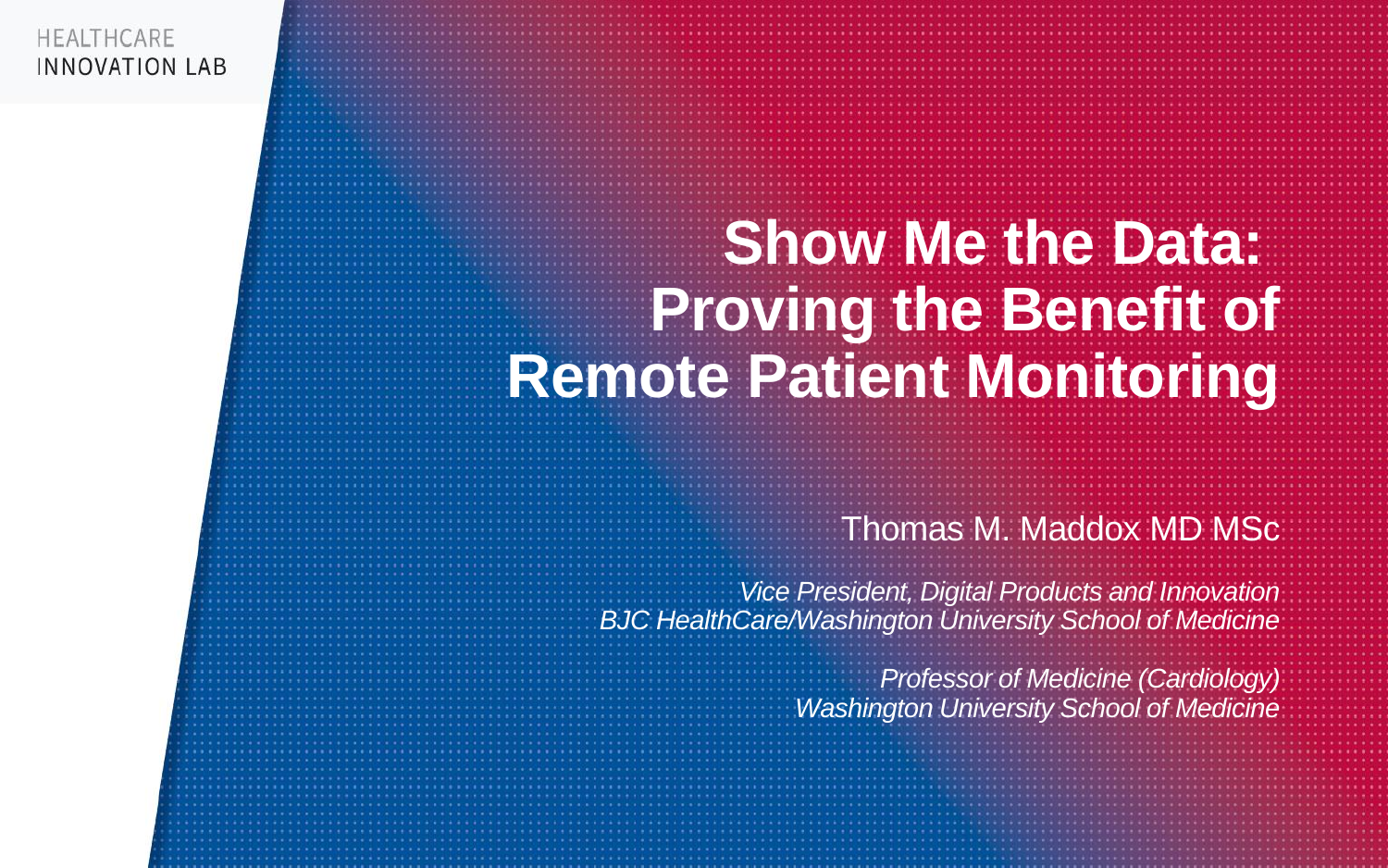### **Remote patient monitoring is a rapidly growing field and is well-suited for cardiac conditions**

RPM programs monitor and manage patients remotely from the physical healthcare facility

Goals include detection of clinical decompensation and actions to optimize health

Variety of biometrics can be monitored:

HR, RR, symptoms, heart sounds, EKG, O2 sat, sleep, arrhythmia, activity, posture, impedance

Variety of cardiac conditions can be monitored:

HF, AF, cardiac rehab, cardiac risk factors, cardiac-related lifestyle activities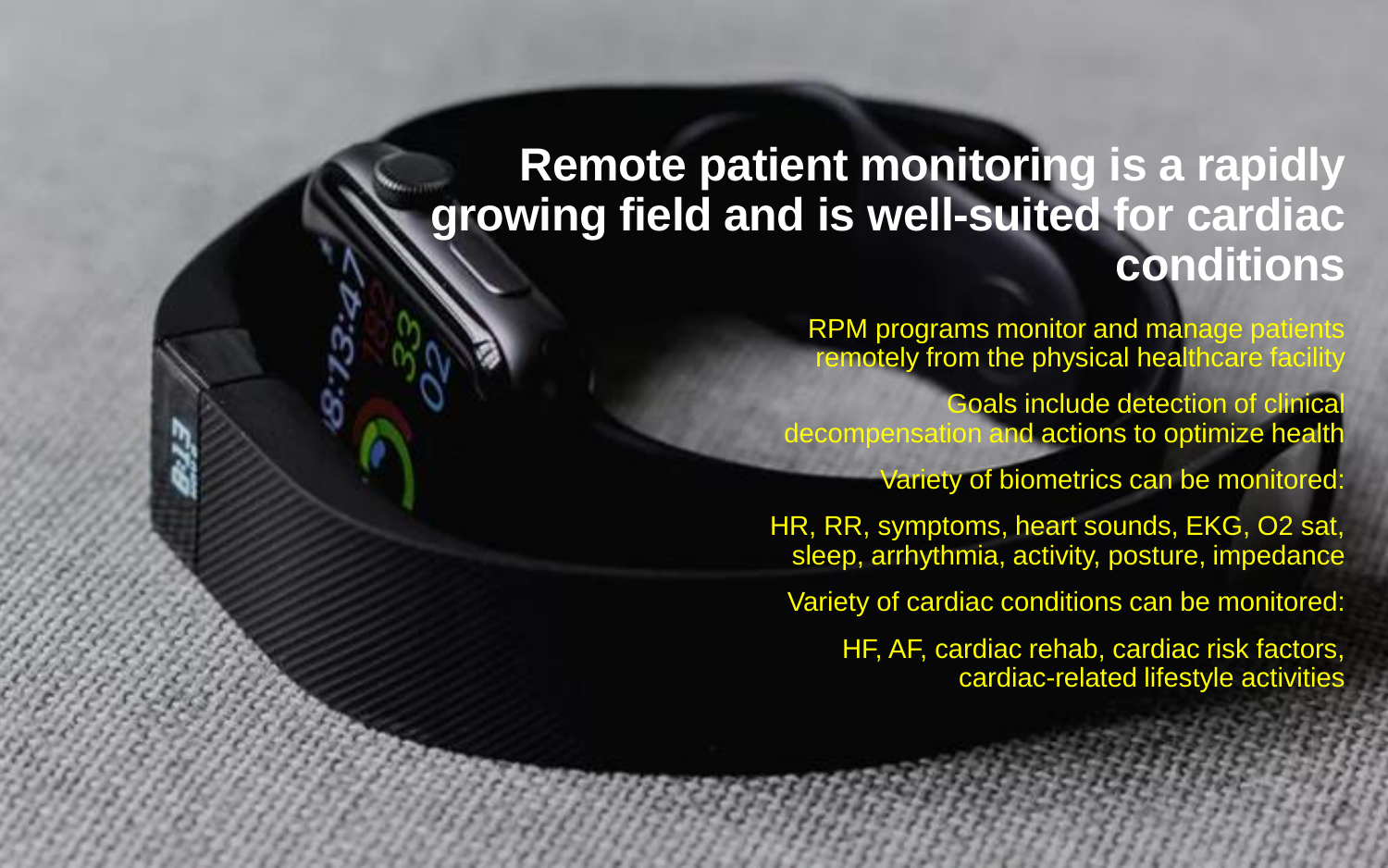



### **Remote patient monitoring programs are multi-faceted**



Bhatia B, Maddox TM; Int J Heart Fail. 2021 Jan;3(1):31-50. <https://doi.org/10.36628/ijhf.2020.0023>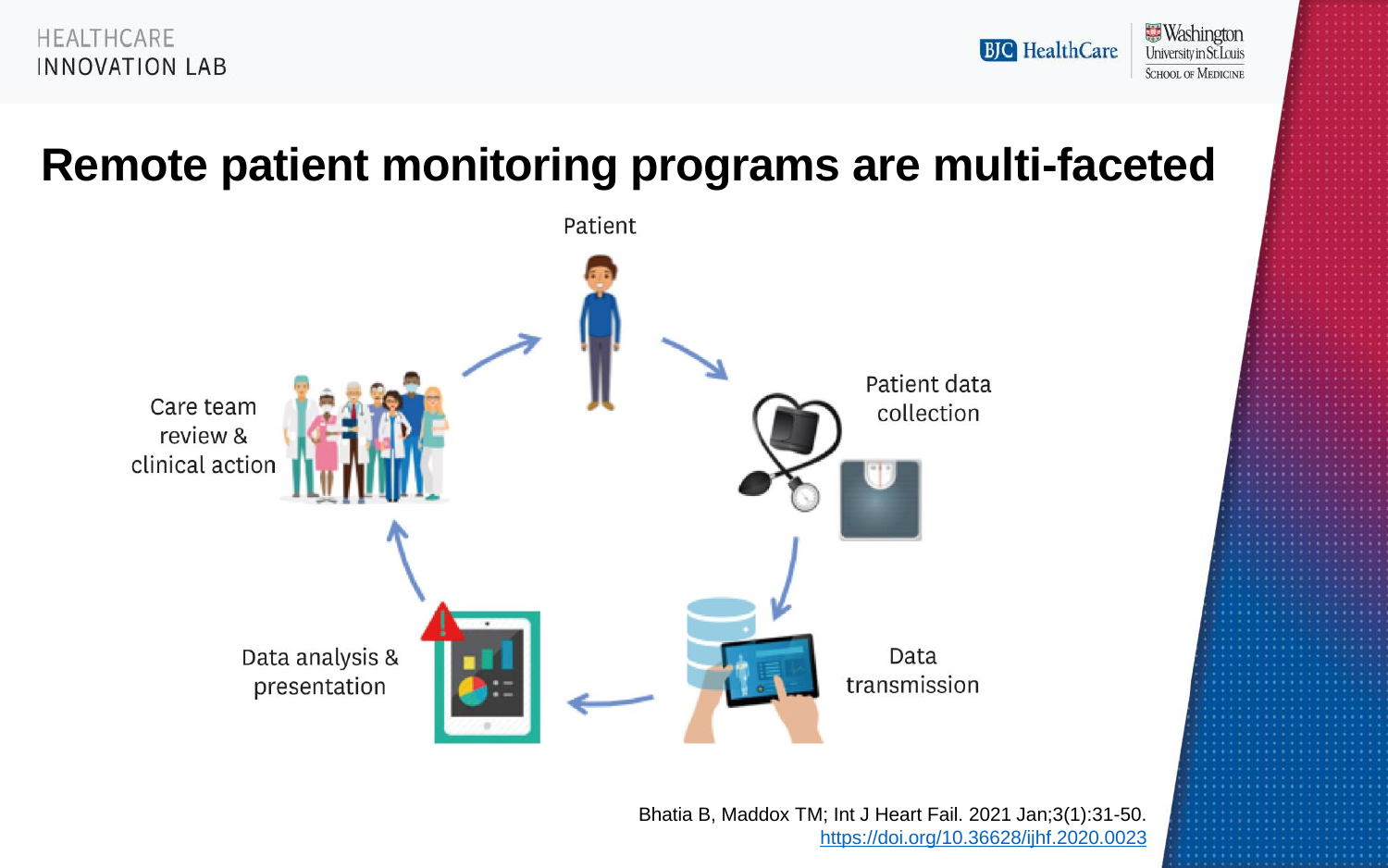**Washington BJC** HealthCare University in St. Louis **SCHOOL OF MEDICINE** 

### **Remote patient monitoring programs require comprehensive design to be effective**

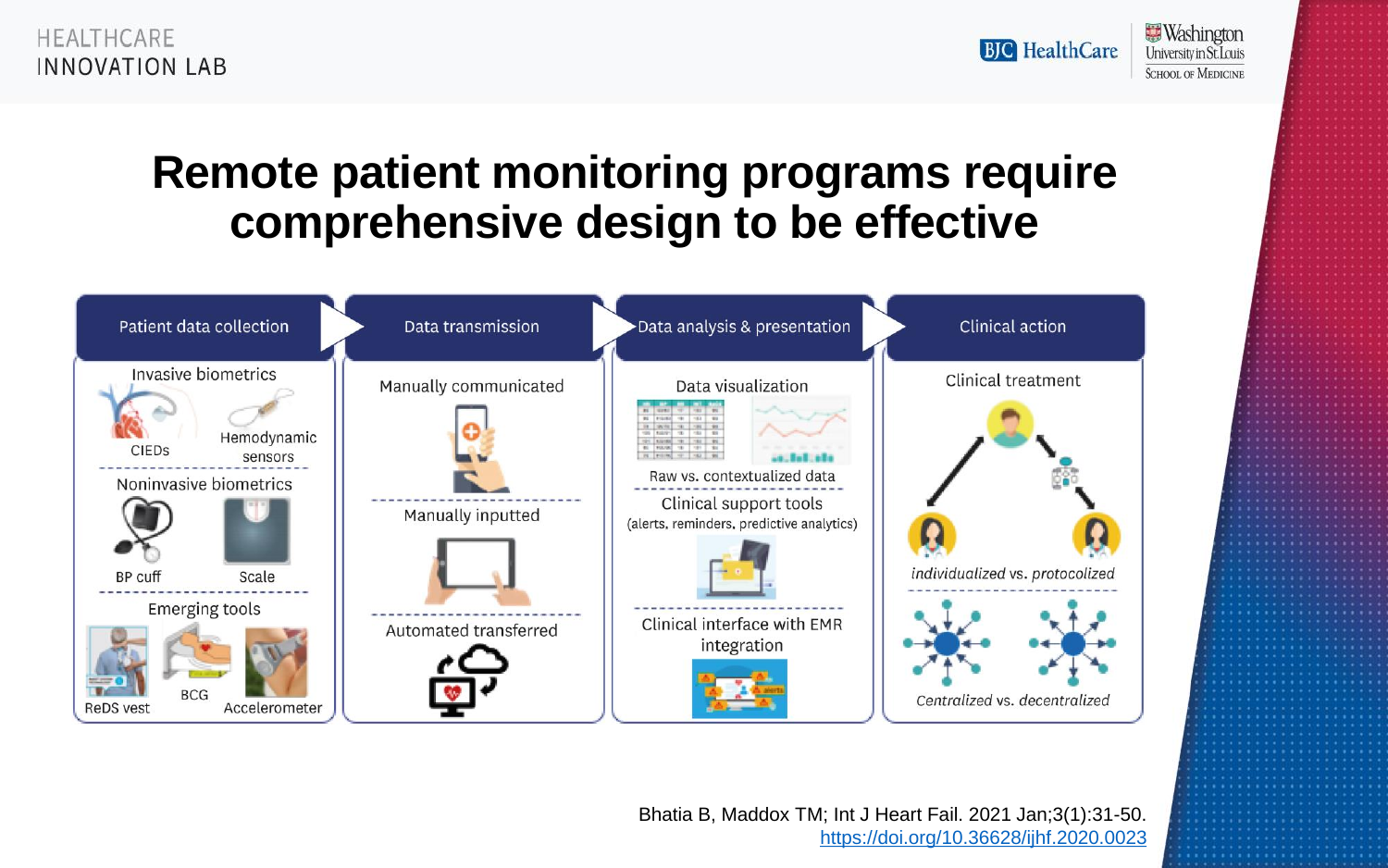

**Washington University in St. Louis SCHOOL OF MEDICINE** 

### **What RPM evidence exists?**

#### **Invasive monitoring for HF can help**

- DOT-HF, SENSE-HF tested OptimVol fluid monitoring but had low sensitivity and PPV for clinically relevant alerts and no clinical effect
- MultiSENSE multi-component alerting provided better sensitivity for alerts
- COMPASS-HF RV and Heart Pod RA pressure monitoring were ineffective
- CHAMPION and GUIDE-HF PA monitoring appeared to reduce HF hospitalizations

#### **Non-invasive monitoring for HF can selectively work**

- Tele-HF and BEAT-HF IVR monitoring had low adherence and no clinical effect
- TIM-HF Bluetooth monitoring had good adherence, but no clinical effect
- TIM-HF2 enrolled a higher risk population, and reduced days lost to HF hospitalization and mortality rates

#### **Wearables can detect AF, but unclear clinical benefit**

- AliveCor mobile phone recorder had high accuracy in AF detection and increased health care use, AC use, and QOL, but no impact on CVA outcomes
- Apple Heart Study had a low AF detection rate, but a high PPV among those with confirmed EKG. 50% of patients with an alert never sought care

#### **Remote cardiac rehabilitation can provide clinical benefit**

- Smartphone-based CR had higher rates of uptake, adherence, and completion. The intervention improved 6MWD, weight loss, emotional state, and QOL
- Smartphone-based CR combined with center-based CR improved weight loss and a trend towards reduced CV-related hospitalization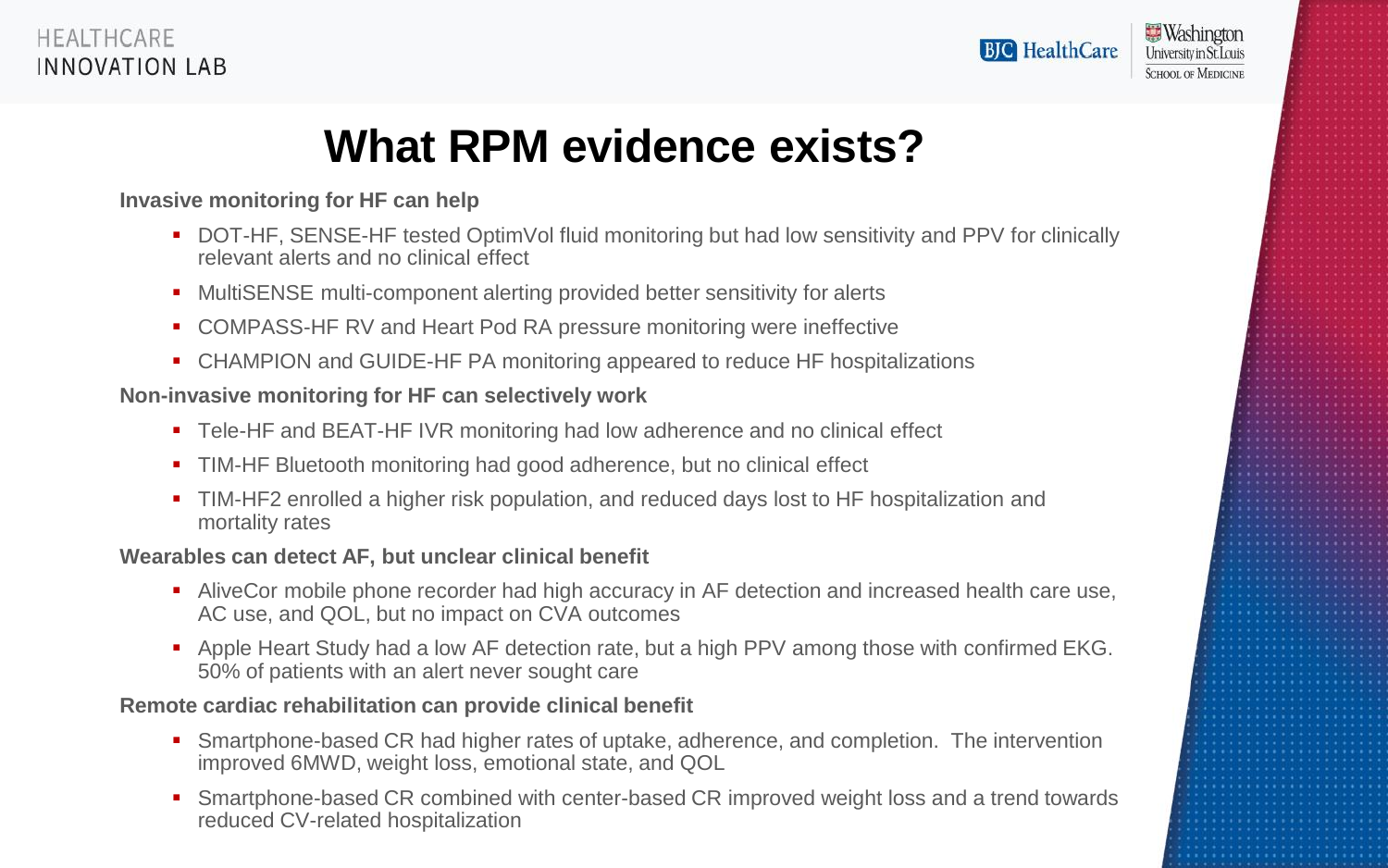**BJC** HealthCare

## **What have we learned about RPM?**

- Adherence to monitoring is key
- **Higher risk populations are most likely to benefit**
- Combining biometric data sources and tailoring alerts to individual patients can improve alert accuracy
- Centralized, dedicated monitoring of alerts is important